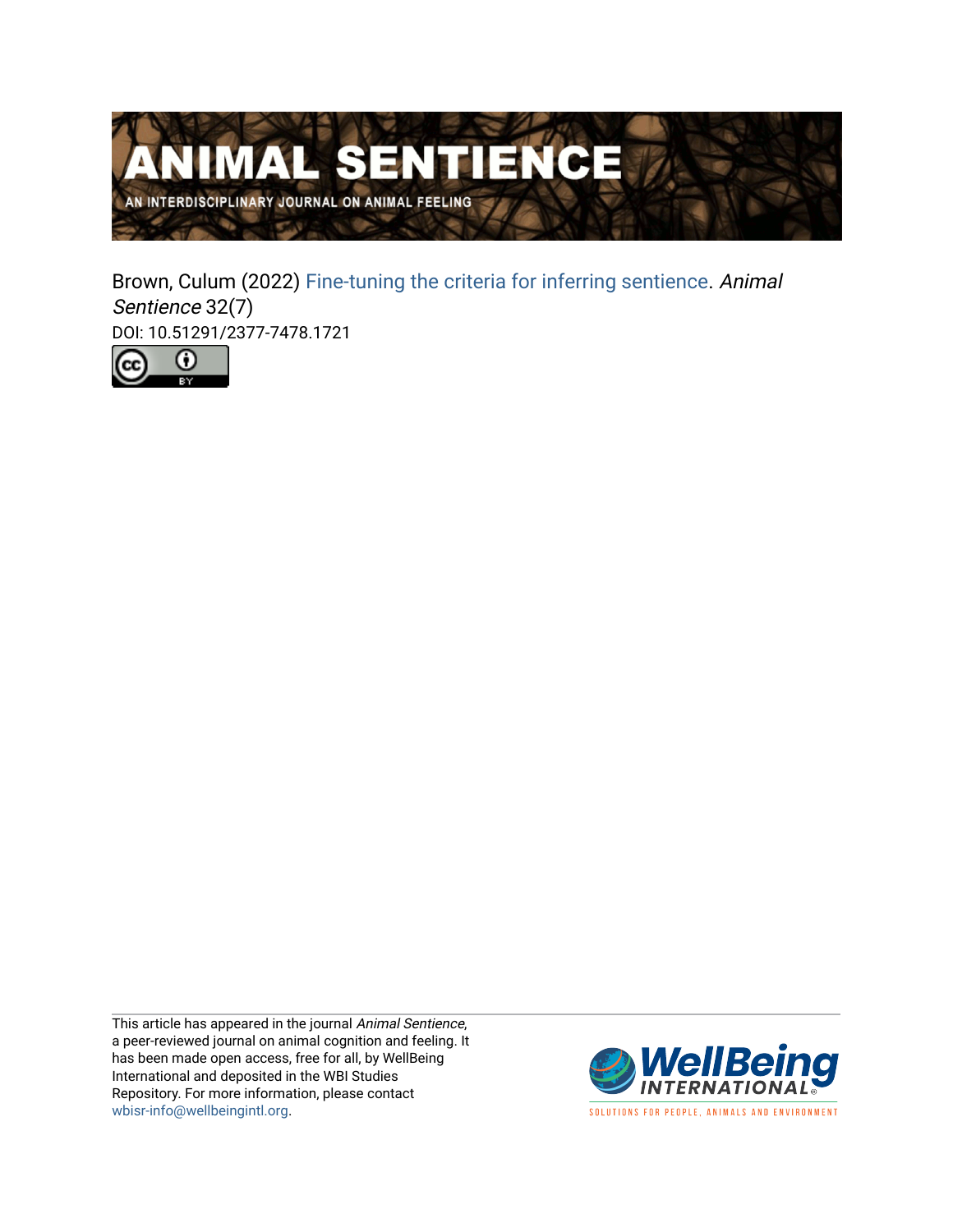## **Fine-tuning the criteria for inferring sentience**

Commentary on **[Crump et al](https://www.wellbeingintlstudiesrepository.org/animsent/vol7/iss32/1)** on *Decapod Sentience*

## **Culum Brown**

Macquarie University, Sydney, Australia

**Abstract:** "Sentience" means the capacity to feel, and feelings are private affairs. Sentience is hence extremely difficult to quantify in nonhuman animals. We have no direct means of determining whether an animal is sentient. Thus we rely on a series of indirect measures or criteria which collectively provide some level of confidence about the probability that an animal is sentient. Crump et al. propose a modified framework based on 8 criteria for estimating the likelihood of sentience in a target taxon. Whereas I very much like their proposed framework, I would suggest a couple of amendments that may improve it further: a weighting for each criterion and the addition of a "data insufficient" category (to differentiate lack of evidence from evidence of lack).

> **Culum [Brown](mailto:culumbrown@gmail.com)**, Professor of vertebrate evolution at Macquarie University, is Co-Editor of *Fish Cognition and Behavior* and Editor of the *Journal of Fish Biology. He* studies behavioural ecology of fishes with a special interest in cognition, personality and laterality. **[Website](http://www.thefishlab.com/PI.html)**



Crump et al.'s target article provides a general framework for evaluating evidence of sentience, which is then applied to decapod crustaceans. This new framework is essentially a modification of one proposed by Smith & Boyd in 1991, making it more adaptable to nonmammalian targets. In particular, Smith & Boyd's emphasis on opioids as the primary neurotransmitter may not be appropriate in all animals. Crump et al. have also removed some of the vagaries associated with criterion 6 (flexible self-protection) that could just be the result of nociception and associated reflexive withdrawal responses. Similarly, criterion 7 (associative learning) may well be met by sensitisation or habituation, which does occur in animals without central nervous systems. Here more emphasis is placed on learning in which integrative processing is occurring. The latter two changes are an improvement on the Smith & Boyd citeria even when they are applied to mammals.

Overall, I think the proposed 8-point checklist is excellent and its application to decapods certainly suggests that the evidence for sentience in some decapods(e.g., Brachyura) is strong and it is substantial in others. The true outcome for many taxa, however, is obscured by missing data. This is my primary concern with the proposed approach; I am certain that there will be those who misinterpret the outcomes (deliberately or otherwise) as evidence of a lack of sentience, rather than just a current lack of evidence for sentience. Here I would propose an alternative; the creation of a category called "Data Insufficient". In those taxa for which we simply don't have enough information to make informed decisions on many of the criteria,